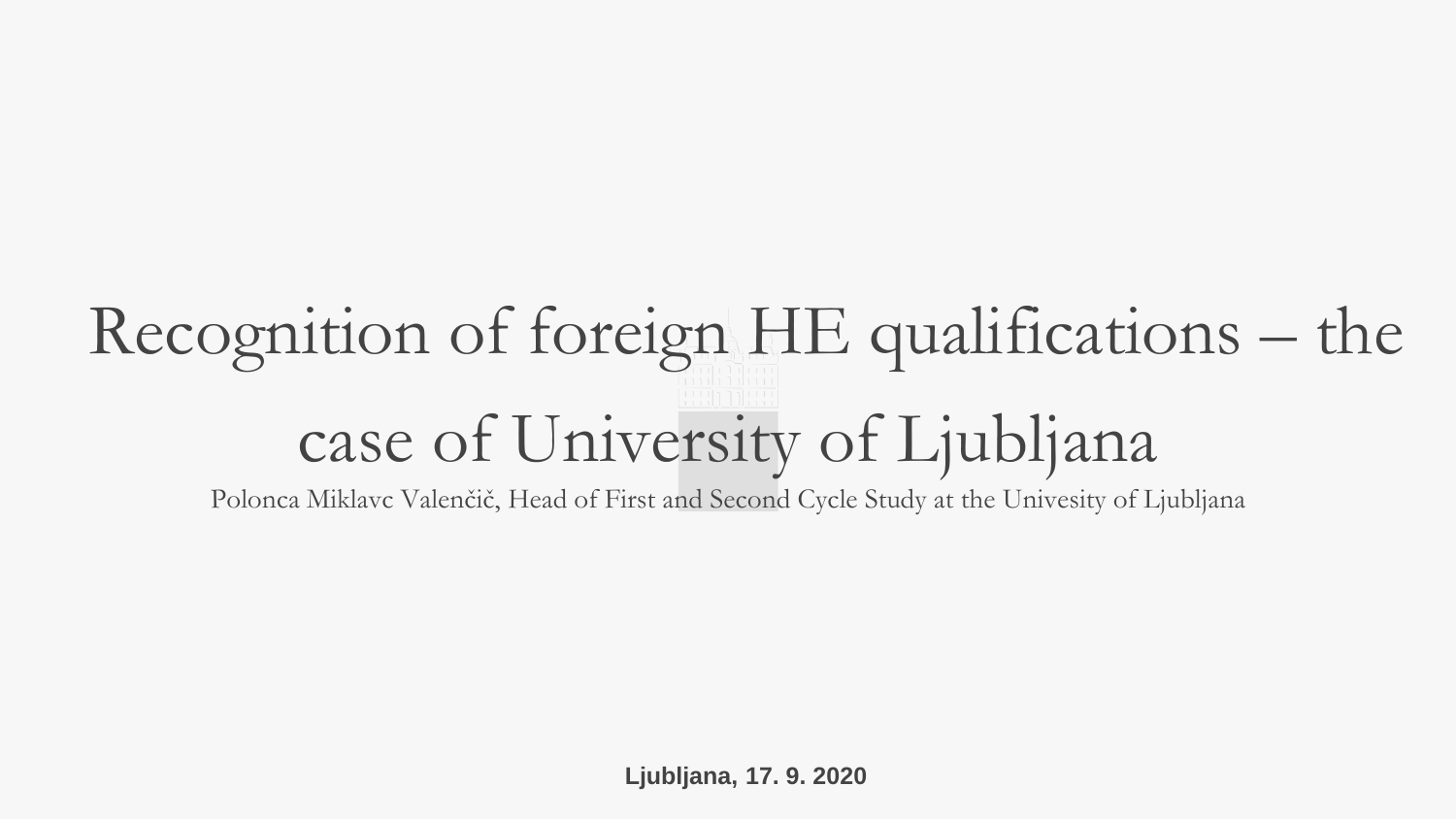*Recognition of Foreign qualifications for the purpose of further study in Slovenia - Legal framework*

International

- Lisbon recognition Convention [LRC and subsidiary](https://www.enic-naric.net/the-lisbon-recognition-convention-97.aspx) documents
- Other international and bilateral agreements

**National** 

- Assessment and Recognition of Education Act Zakon o vrednotenju in priznavanju izobraževanja (Uradni list RS, št. [87/11](http://www.uradni-list.si/1/objava.jsp?sop=2011-01-3717), [97/11 –](http://www.uradni-list.si/1/objava.jsp?sop=2011-21-4196) popr. in [109/12](http://www.uradni-list.si/1/objava.jsp?sop=2012-01-4321))
- University of Ljubljana [Statutes](https://www.uni-lj.si/mma/statut_ul__cistopis,_neuradno_precisceno_besedilo_z_dne_25_7_2020/2020072414282275/) Statut UL [ČISTOPIS, neuradno prečiščeno besedilo z dne 25. 7.](https://www.uni-lj.si/mma/statut_ul__cistopis,_neuradno_precisceno_besedilo_z_dne_25_7_2020/2020072414282275/)  2020
- $\triangleright$  Rules on forms, documents and costs in procedures for the assessment and recognition of education - Pravilnik o obrazcih, dokumentaciji in stroških pri vrednotenju in priznavanju izobraževanja (Uradni list RS, št. [103/11,](http://www.uradni-list.si/1/objava.jsp?sop=2011-01-4422) [91/15](http://www.uradni-list.si/1/objava.jsp?sop=2015-01-3575) in [90/20\)](http://www.uradni-list.si/1/objava.jsp?sop=2020-01-1498)
- $\triangleright$  Call for enrolment applications yearly publication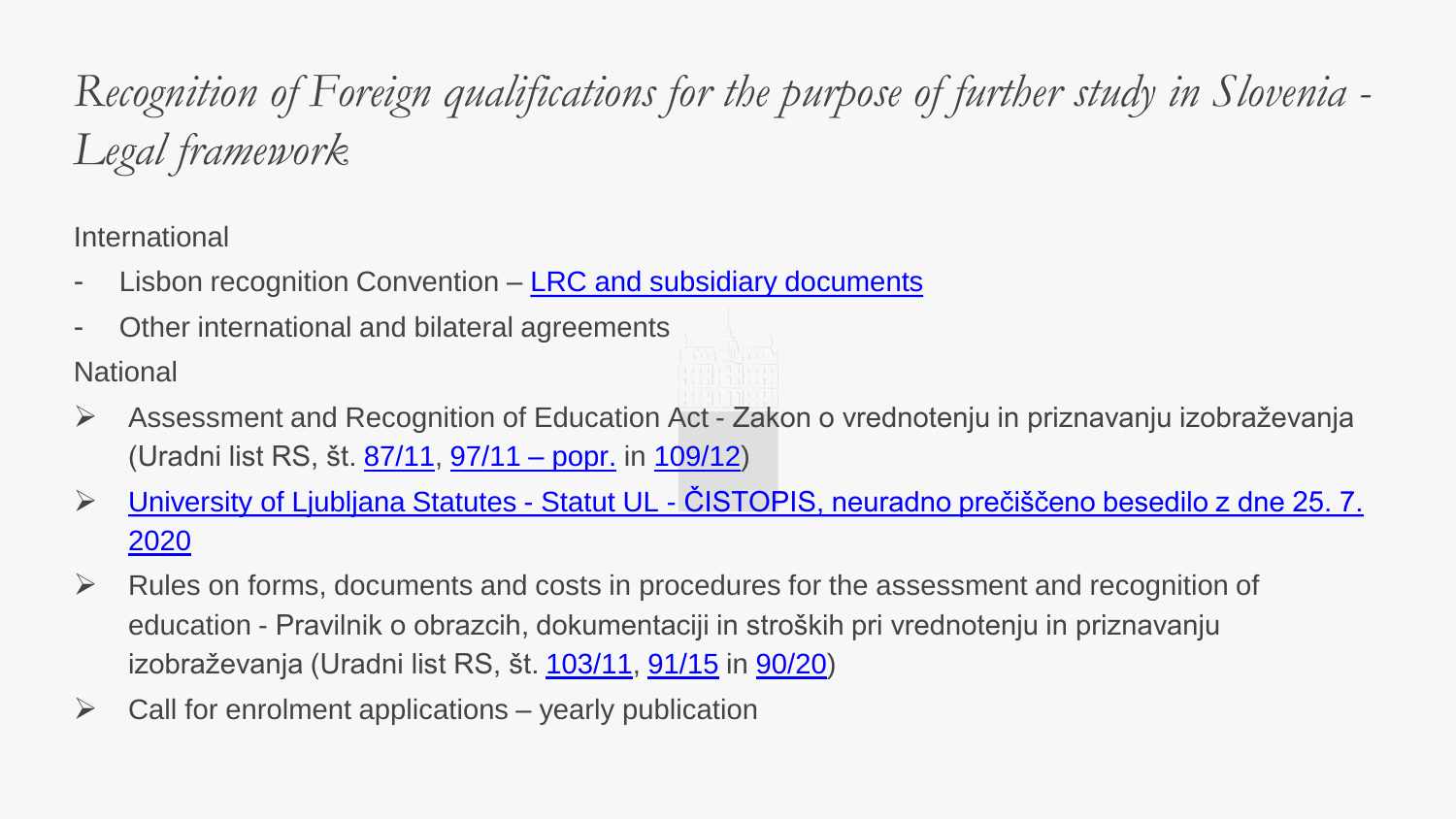### *HEI and recognition procedures*

HEI (and other institutions of learning) are legal authorities in procedures of recognition of foreign qualifications as stipulated by the Recognition Act Article 11. Procedures are conducted in close relation to the selection of applicants for study and the entry requirements to study respective programmes

Applicants with foreign entry qualifications for study at any HEI in Slovenia are liable to recognition procedures, whereby the foreign entry qualifications are measured against the criteria in the Act on recognition and recognised as fullfilling entry requirements of a specific study programme of the applicants choice.

THE QUALIFICATIONS ARE CONSIDERED INDIVIDUALLY AND DECISIONS ISSUED TO CANDIDATES RESPECTIVELLY.

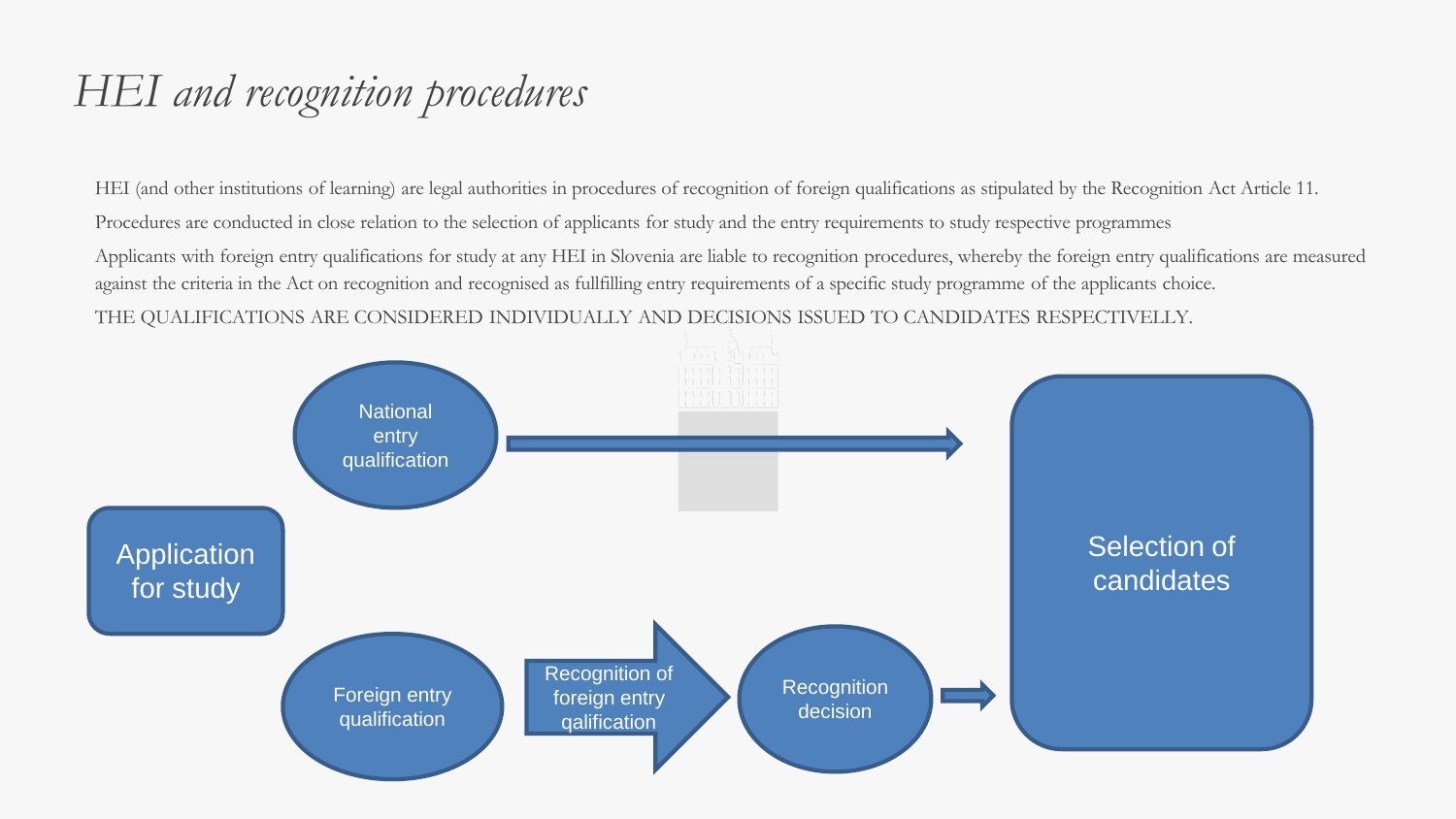*University of Ljubljana*

- Among **top 3%** in the world
- **37.615** students

3.094 international students

- 2.110 incoming exchange students
- 8.745 graduates
- **6.093** employees

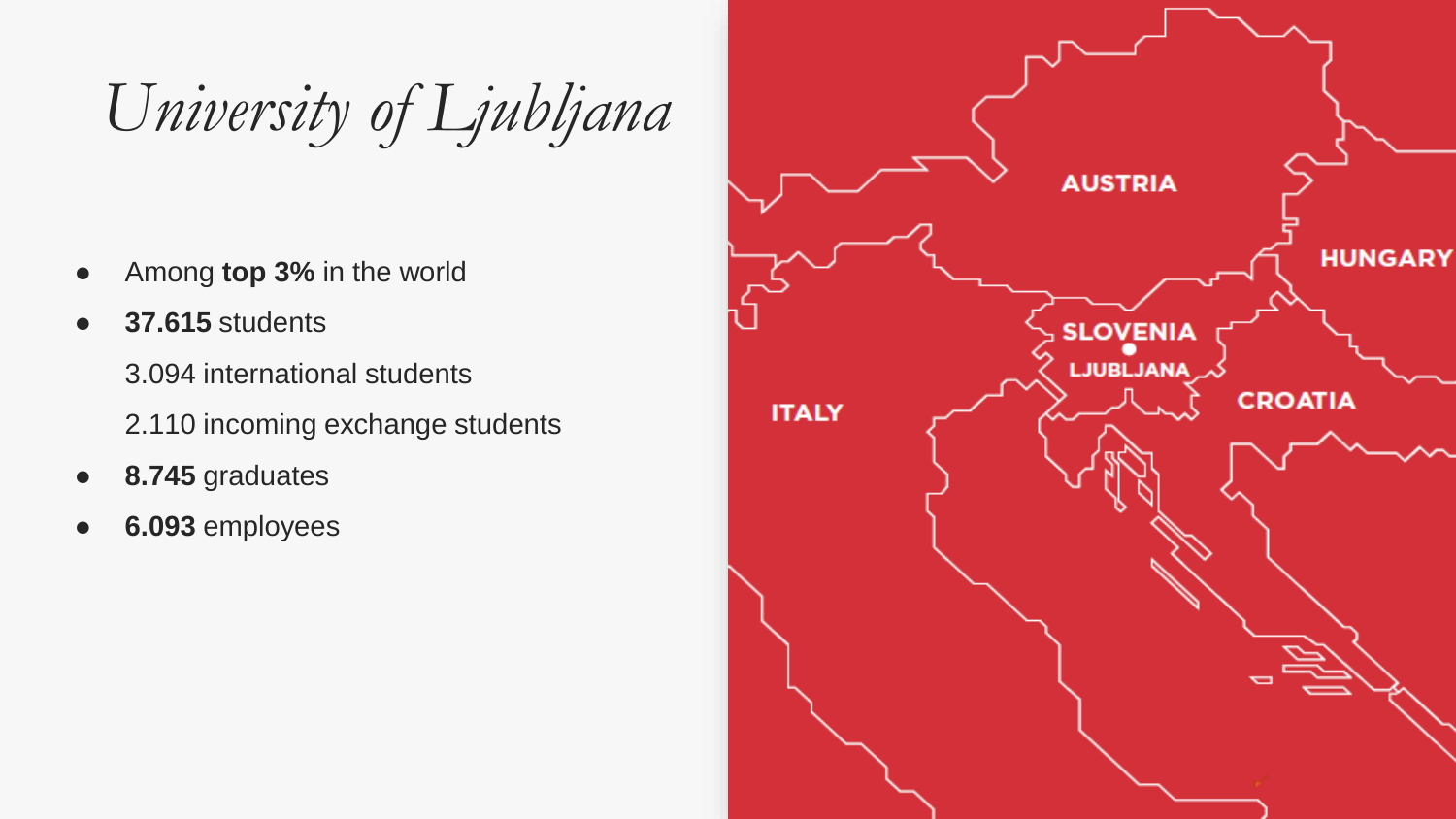*University of Ljubljana*

- **Established in 1919 with 5 member faculties**
- At present the University of Ljubljana consists of **23** faculties and **3** arts academies
- **Study fields:** Art, Fine Arts, Natural Science, Technology and Engineering, Social Sciences, Humanities, Medicine, Health Sciences, Sport

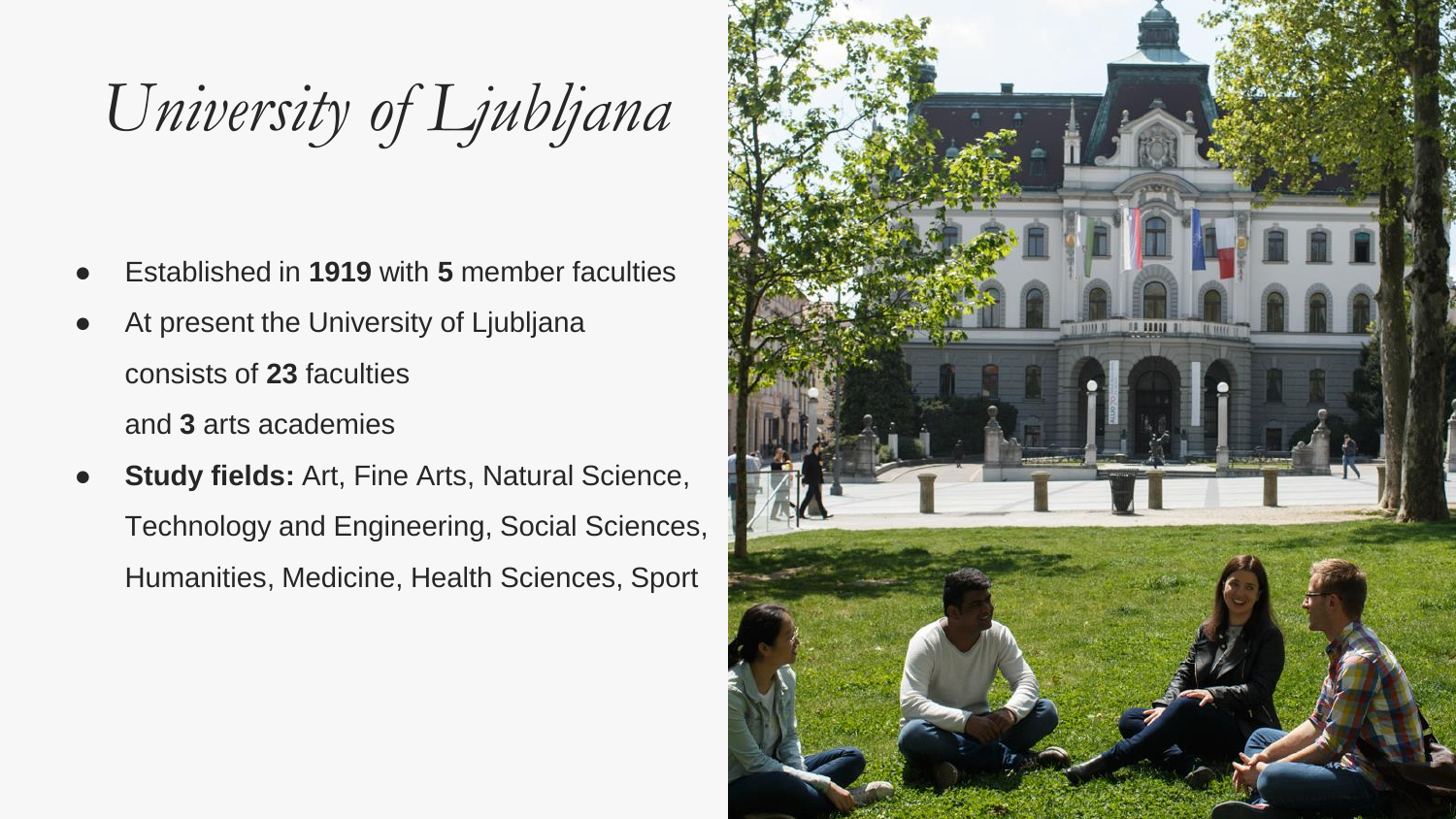*University of Ljubljana Members*

- 1. Academy of Fine Arts and Design
- 2. Academy of Music
- 3. Academy of Theatre, Radio, Film and Television
- 4. Biotechnical Faculty
- 5. Faculty of Public Administration
- 6. Faculty of Architecture
- 7. Faculty of Arts
- 8. Faculty of Chemistry and Chemical Technology
- 9. Faculty of Civil and Geodetic Engineering
- 10. Faculty of Computer and Information Science
- 11. School of Economics and Business
- 12. Faculty of Education
- 13. Faculty of Electrical Engineering
- 14. Faculty of Health Sciences
- 15. Faculty of Law
- 16. Faculty of Maritime Studies and Transport
- 17. Faculty of Mathematics and Physics
- 18. Faculty of Mechanical Engineering
- 19. Faculty of Medicine
- 20. Faculty of Natural Sciences and Engineering
- 21. Faculty of Pharmacy
- 22. Faculty of Social Sciences
- 23. Faculty of Social Work
- 24. Faculty of Sport
- 25. Faculty of Theology
- 26. Veterinary Faculty

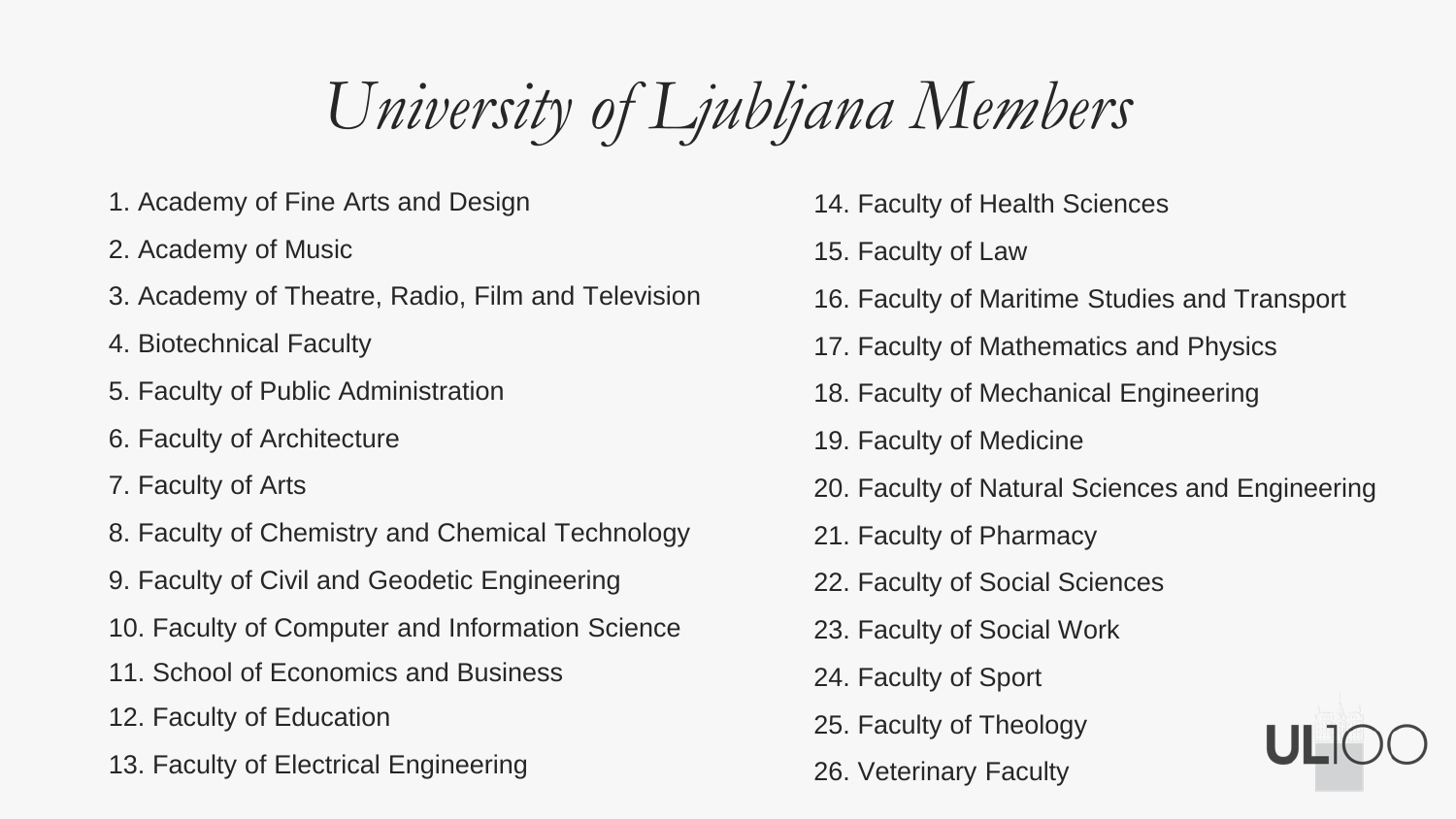#### *Applications for recognition of foreign HE qualifications – preuniversity education*

| Year  | 2006                                                                                  | 2007 | 2008 | 2009 | 2010 | 2011 | 2012 | 2013 | 2014 | 2015 | 2016 | 2017 | 2018 |  |
|-------|---------------------------------------------------------------------------------------|------|------|------|------|------|------|------|------|------|------|------|------|--|
| Total | 278                                                                                   | 379  | 442  | 492  | 416  | 531  | 515  | 429  | 488  | 607  | 1457 | 1485 | 1729 |  |
|       | المنابيات الرابات<br>i i i i i i î î li i i i<br> 111111111111 <br>$ 1111 $ $ 11111 $ |      |      |      |      |      |      |      |      |      |      |      |      |  |

#### *Applications for recognition of foreign HE qualifications - first and second cycle diplomas*

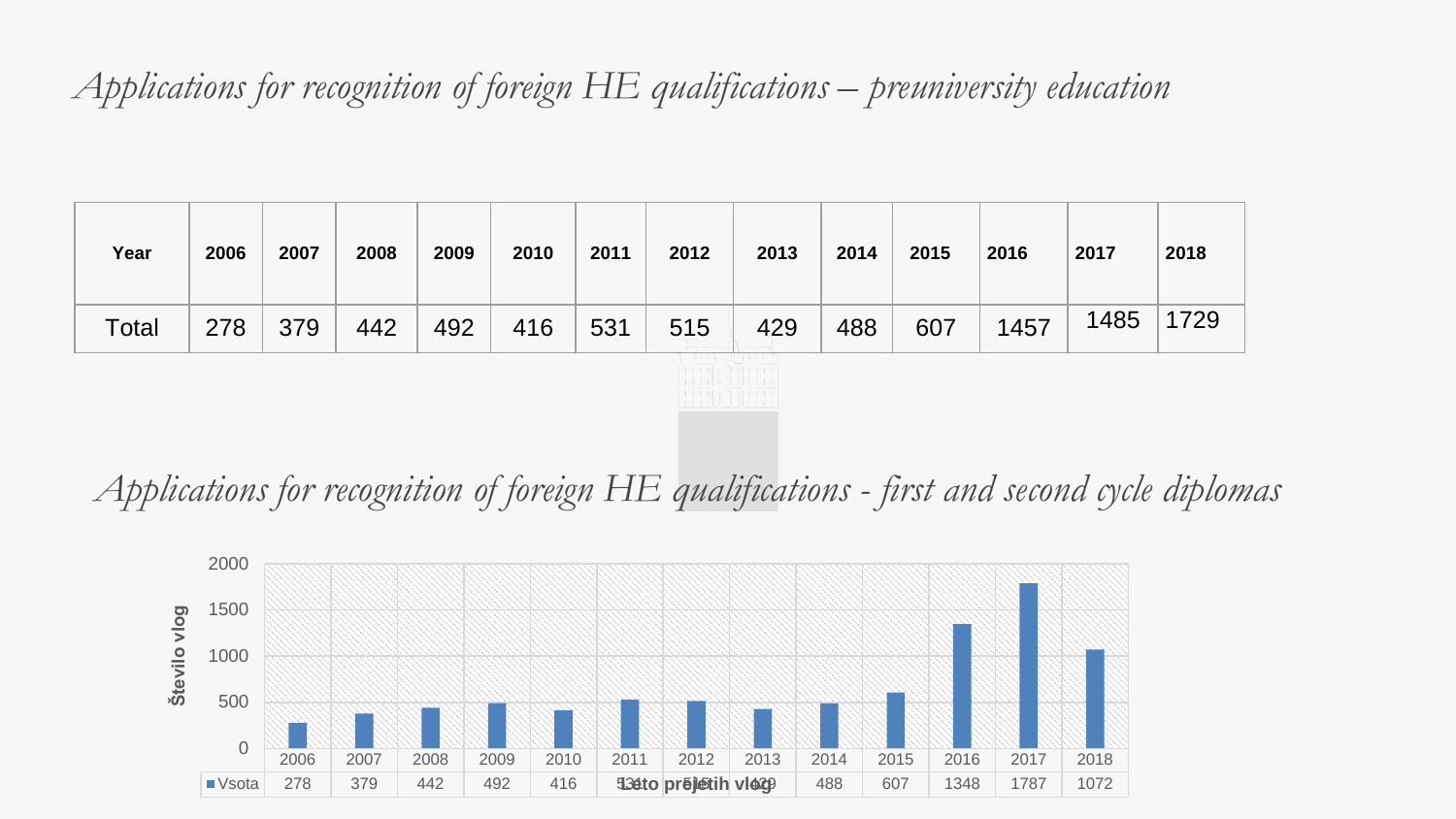## *Application/Recognition - Who does what at the University of Ljubljana*

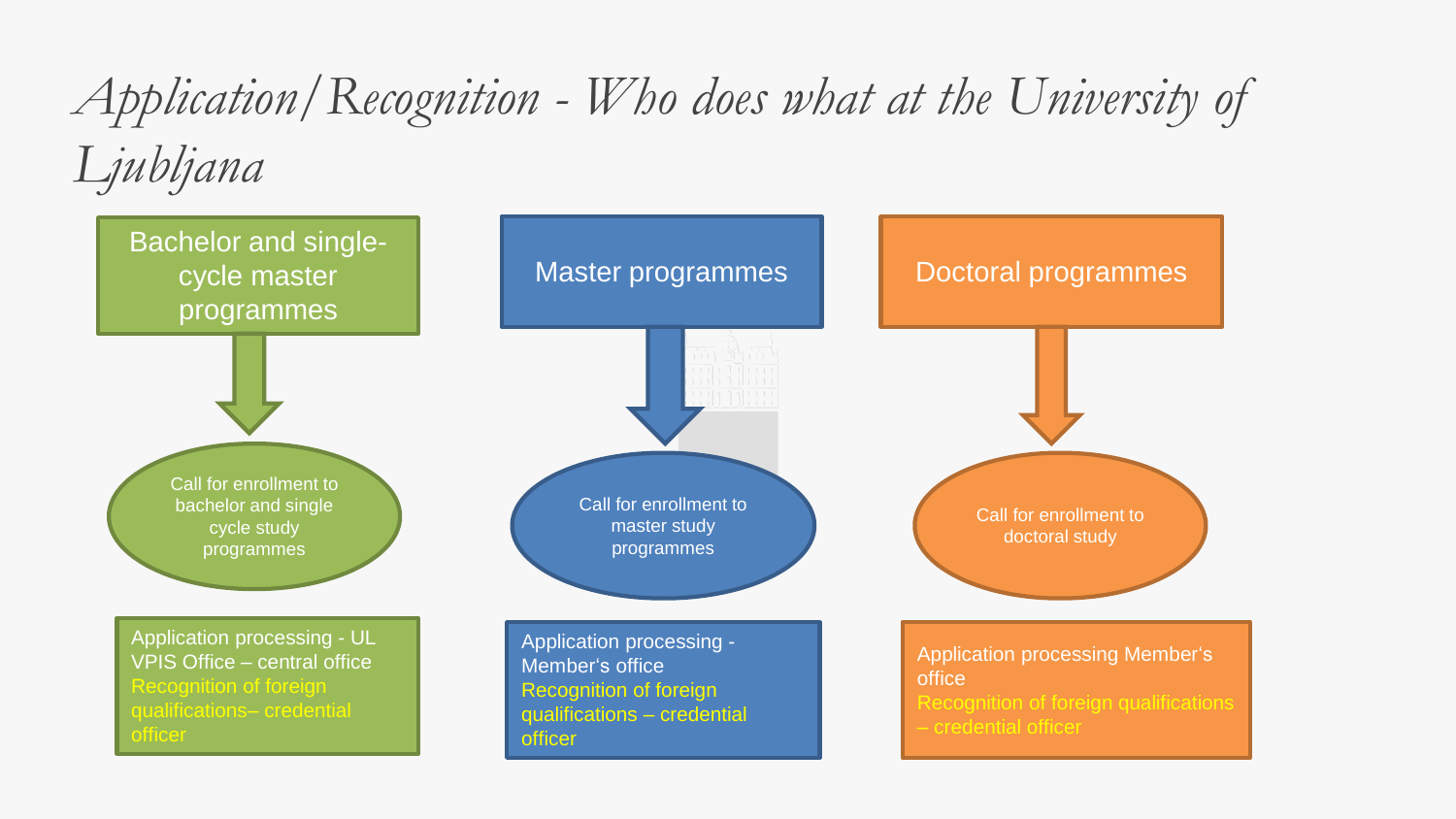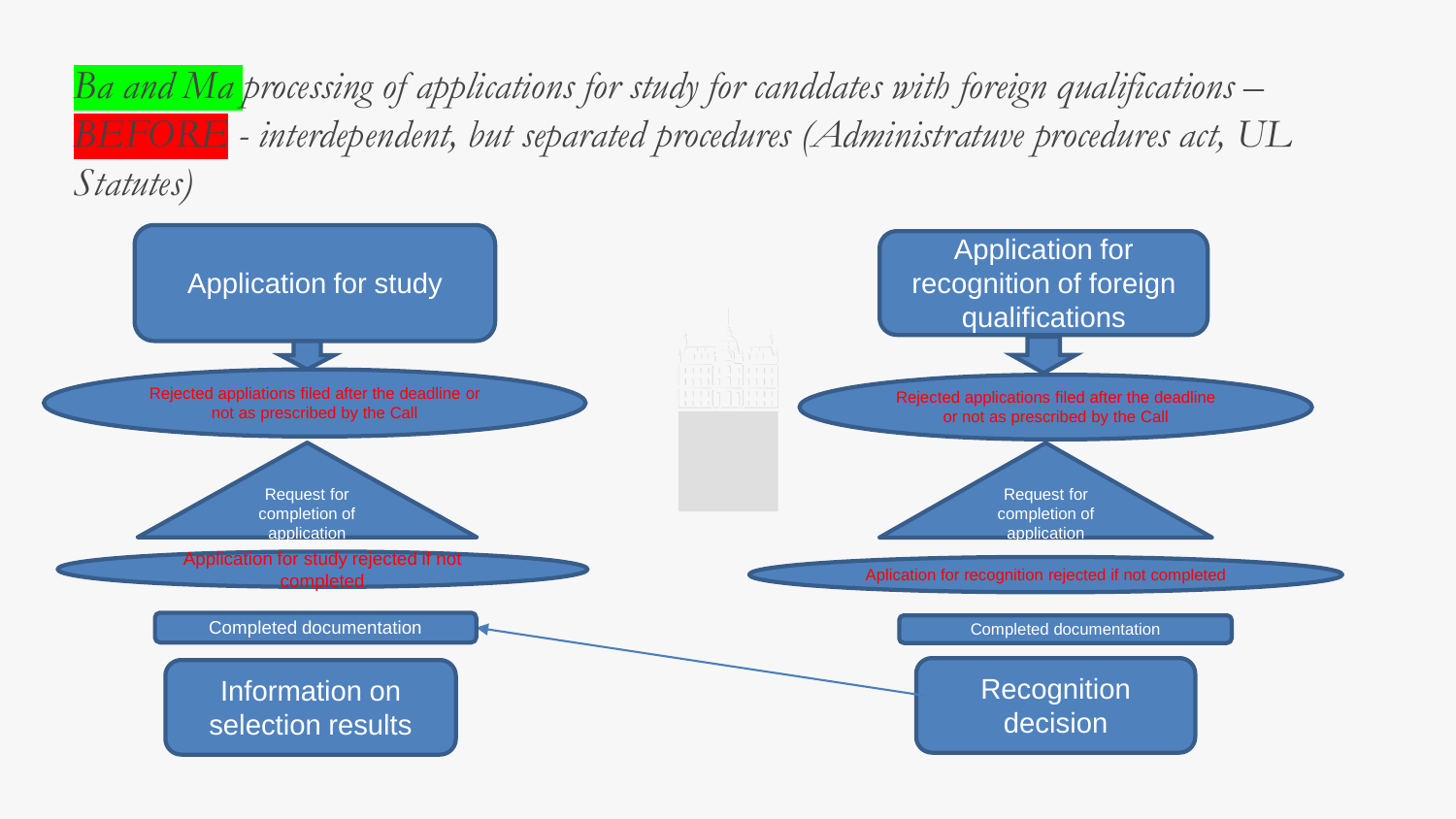*Ba and Ma processing of applications for study for canddates with foreign qualifications – AFTER – partially integrated procedures*